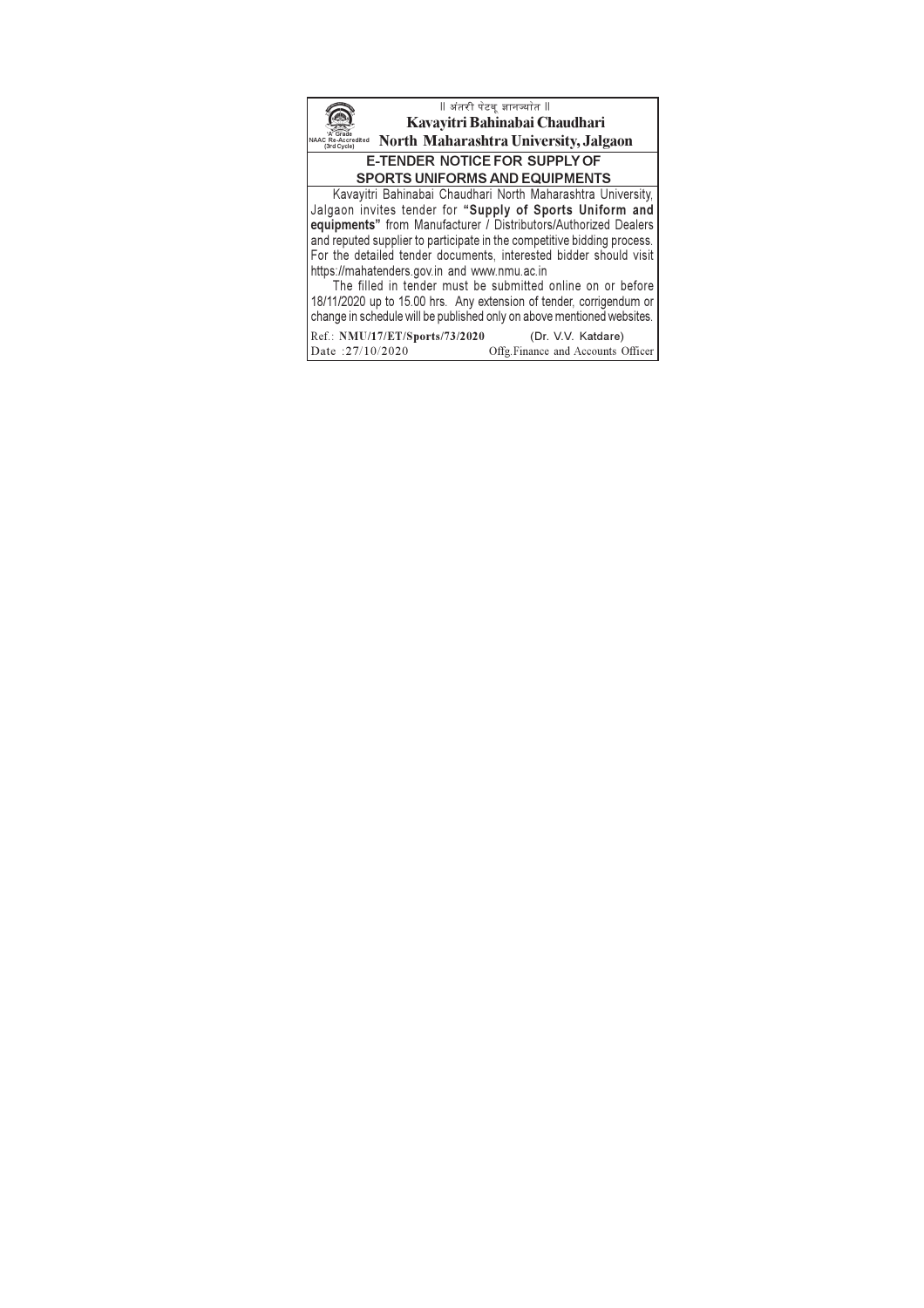| अंतरी पेटवू ज्ञानज्योत |
|------------------------|
|------------------------|



### **KAVAYITRI BAHINABAI CHAUDHARI**

## **NORTH MAHARASHTRA UNIVERSITY, JALGAON**

### **POST BOX NO.80, UMAVINAGAR,**

**JALGAON- 425 001** 

**Tel.No. (0257) 2257236, 237, 412, 413** 

**Fax No. (0257) 2258406** 

============================================================================

## **E- TENDER DOCUMENTS FOR**

**SUPPLY OF SPORTS UNIFORMS AND EQUIPMENTS** 

# **2020-2021**

REF :- **NMU/17/ET/SPORTS/ 73 /2020** 

## **FOR MORE DETAILS VISIT THE PORTAL OF**

 **https://mahatenders.gov.in / www.nmu.ac.in**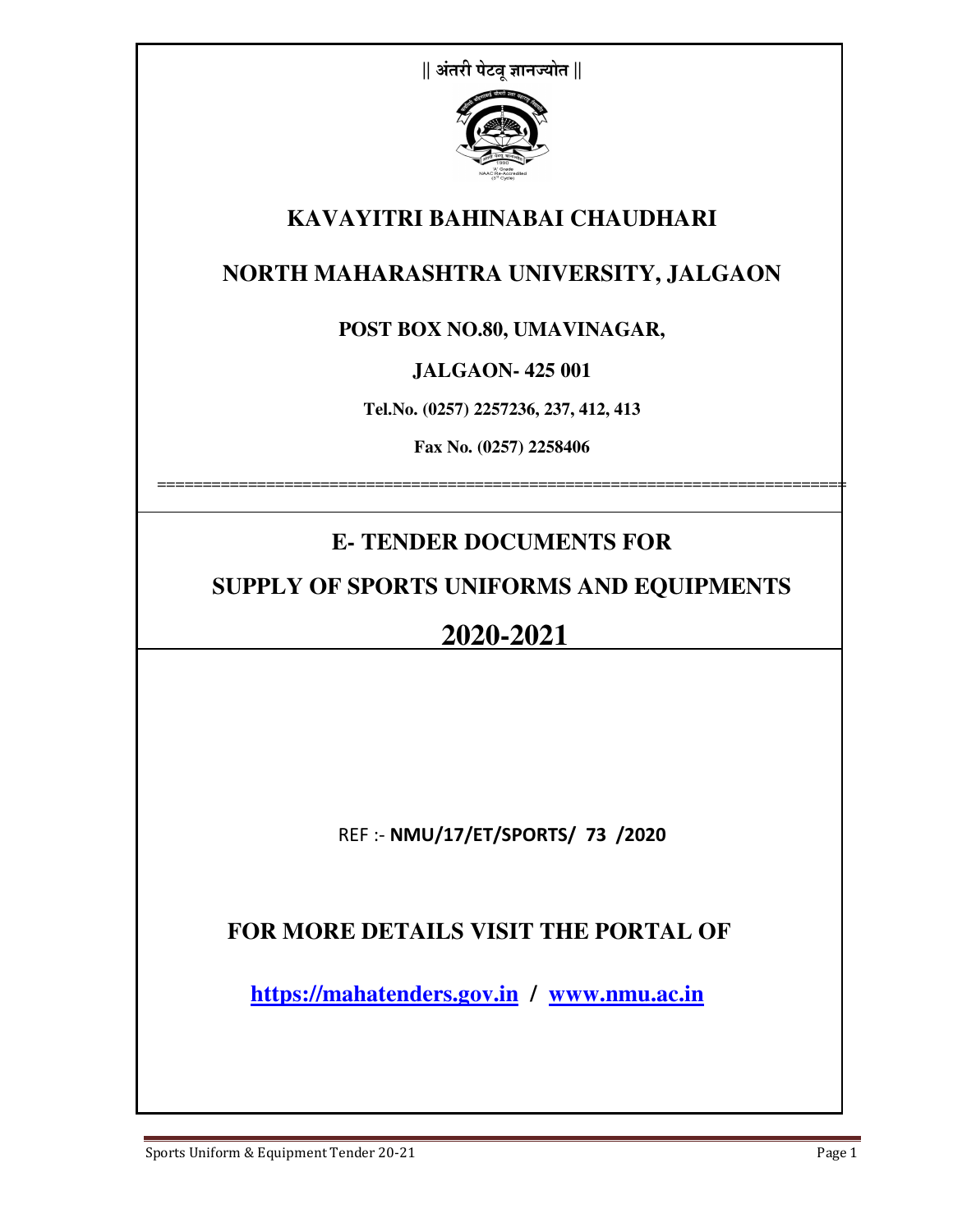

## E-TENDER DOCUMENTS FOR

# SUPPLY OF **SPORTS UNIFORMS AND EQUIPMENTS**

| Sr.No.                                                                                                     | <b>Details of Contents</b>                                                                       |                | Pages No. |
|------------------------------------------------------------------------------------------------------------|--------------------------------------------------------------------------------------------------|----------------|-----------|
| 01                                                                                                         | <b>Tender Schedule</b>                                                                           | 03             |           |
| 02                                                                                                         | E-Tender Notice                                                                                  | 04             |           |
| 03                                                                                                         | Instruction for Filling of Tender                                                                | 0 <sub>5</sub> | 06        |
| 04                                                                                                         | General Terms and Conditions of the tender                                                       | 07             | 08        |
| 05                                                                                                         | Information of the bidder (Annexure—A)                                                           | 09             |           |
| Certificate of Annual Turn Over<br>06<br>$(Annexure-B)$                                                    |                                                                                                  | 10             |           |
| 07                                                                                                         | Declaration regarding blacklisting / debarring for<br>taking Part in tender. (Annexure-C)        | 11             |           |
| Chart of Description & quantity of SPORTS<br>08<br><b>UNIFORMS AND EQUIPMENTS required</b><br>(Annexure-D) |                                                                                                  | 12             | 14        |
| 09                                                                                                         | Bidder's Declaration - Regarding Acceptance and<br>term and condition of the Tender (Annexure-E) | 15             |           |
| 10                                                                                                         | Chart of Description of <b>SPORTS UNIFORMS</b><br><b>AND EQUIPMENTS (Annexure—F)</b>             | 16             |           |

### **KAVAYITRI BAHINABAI CHAUDHARI NORTH MAHARASHTRA UNIVERSITY, JALGAON**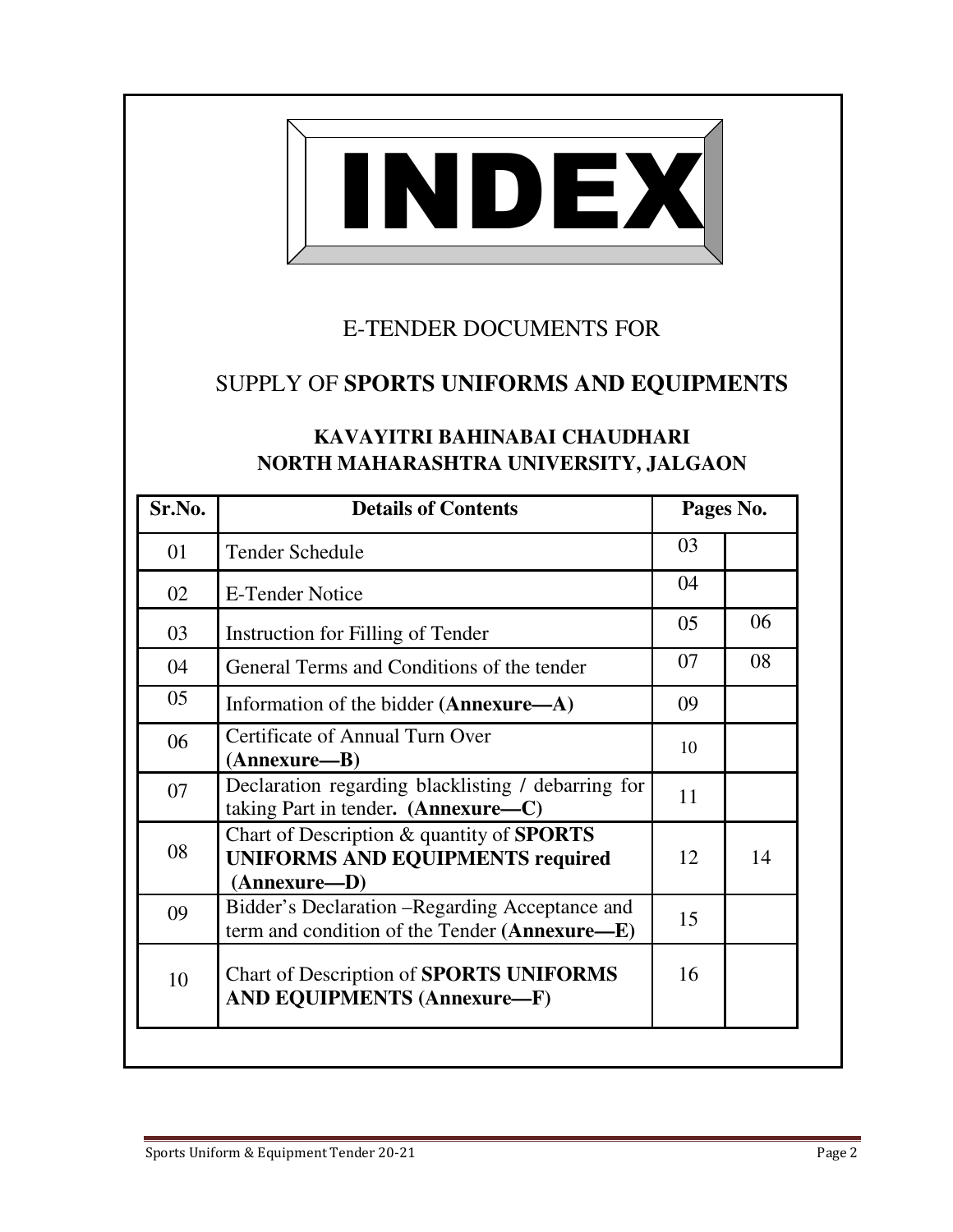## **Tender Schedule and Contact details**

| Sr.No. | Key Days of the tender                                        | Start date & time                                                         | End date and time        |
|--------|---------------------------------------------------------------|---------------------------------------------------------------------------|--------------------------|
| 01     | <b>Tender Release</b>                                         | 28/10/2020 17.30 hrs.                                                     |                          |
| 02     | <b>Tender</b><br>documents<br>downloading                     | 29/10/2020<br>10.00 hrs.                                                  | 18/11/2020<br>15.00 hrs. |
| 03     | <b>Online submission</b>                                      | 29/10/2020<br>10.00 hrs.                                                  | 18/11/2020<br>15.00 hrs. |
| 04     | <b>Technical Bid opening</b>                                  | 24/11/2020<br>17.00 hrs.                                                  |                          |
| 05     | of<br>Place<br>of<br><b>Opening</b><br><b>Tender document</b> | <b>Finance Dept.</b><br>K. B. C. North Maharashtra<br>University, Jalgaon |                          |

#### **Contact below if any query**

| 1) Sumit Katkar.                      | 7745827385 |
|---------------------------------------|------------|
| For any Information / difficulty      | 7843024910 |
| Regarding online submission of tender |            |

**2) General query :0257-2257236** 

**(Purchase Dept. )** 

**3) Dr. Dinesh Patil, Director of Sports, : 09422776116 K B C North Maharashtra University, 0257-2257412/413 Jalgaon**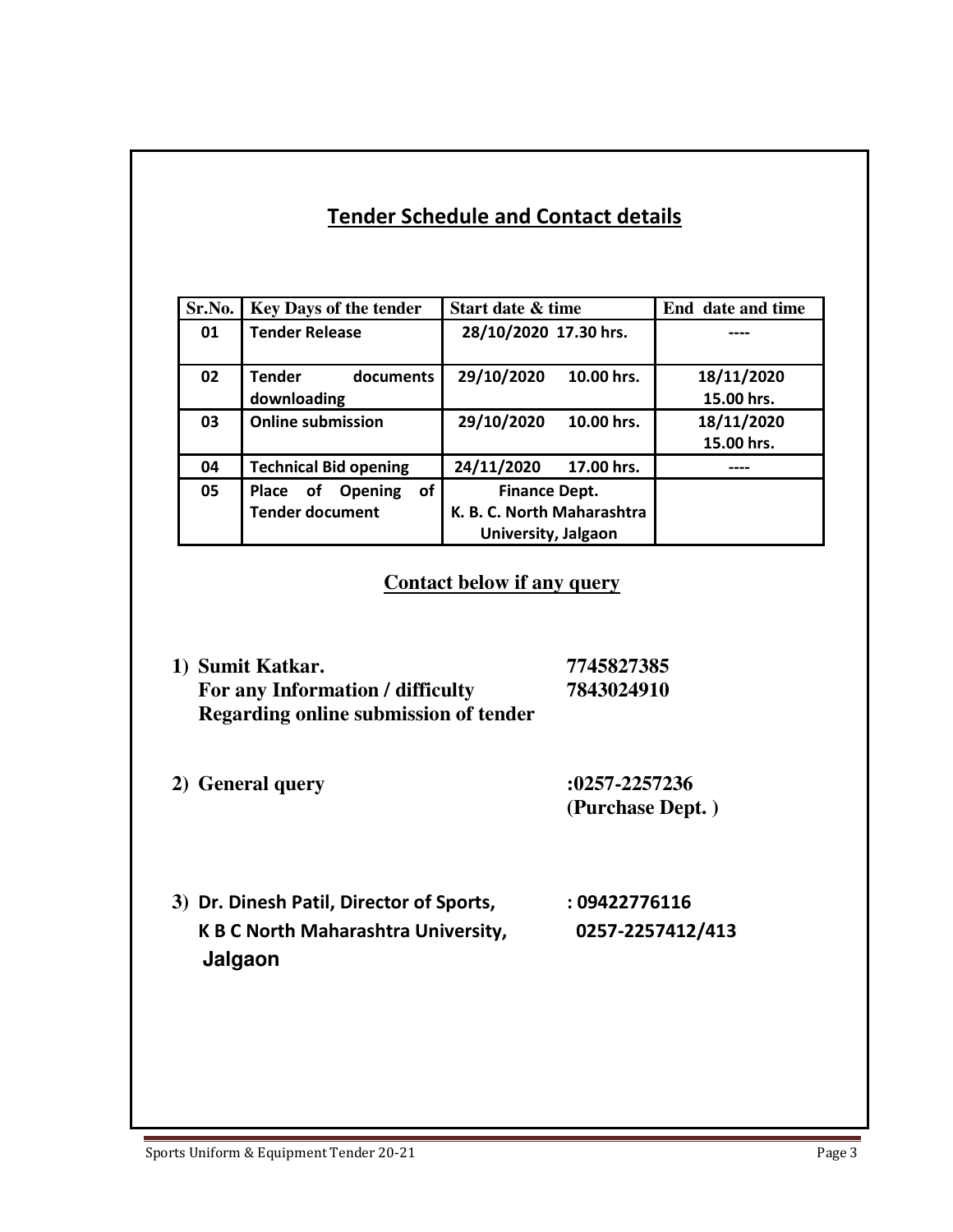$\parallel$  अंतरी पेटवू ज्ञानज्योत ∥



### **KAVAYITRI BAHINABAI CHAUDHARI NORTH MAHARASHTRA UNIVERSITY, JALGAON**

### E-TENDER NOTICE FOR **SPORTS UNIFORMS AND EQUIPMENTS**

 Kavayitri Bahinabai Chaudhari North Maharashtra University, Jalgaon invites tender for Supply of **SPORTS UNIFORMS AND EQUIPMENTS** from Manufacturer / Distributors / Authorized Dealers and reputed supplier to participate in the competitive bidding process. For the detailed tender documents, interested bidder should visit https ://mahatenders.gov.in and www.nmu.ac.in

 The filled in tender must be submitted online on or before **18/11/2020 up to 15.00 hrs.** Any extension of tender, corrigendum or change in schedule will be published only at above mentioned website.

Ref. : **KBCNMU/17/ET/Sports/73 /2020**

Date :**27/10 /2020 (Dr.V. V. Katdare)**

## **Offg. Finance and Accounts Officer**

Copy to : 1) The public Relation Officer, This University-With a request to publish the said e-tender Notice in ------------------------------

> 2) The System Analysts, School of Computer Sciences, NMU, Jalgoan (to upload the tender document on university website)

3) Notice Board, Administrative Building, NMU, Jalgaon

4) Notice Board, Finance Departments, NMU, Jalgaon

## **Finance and Accounts Officer**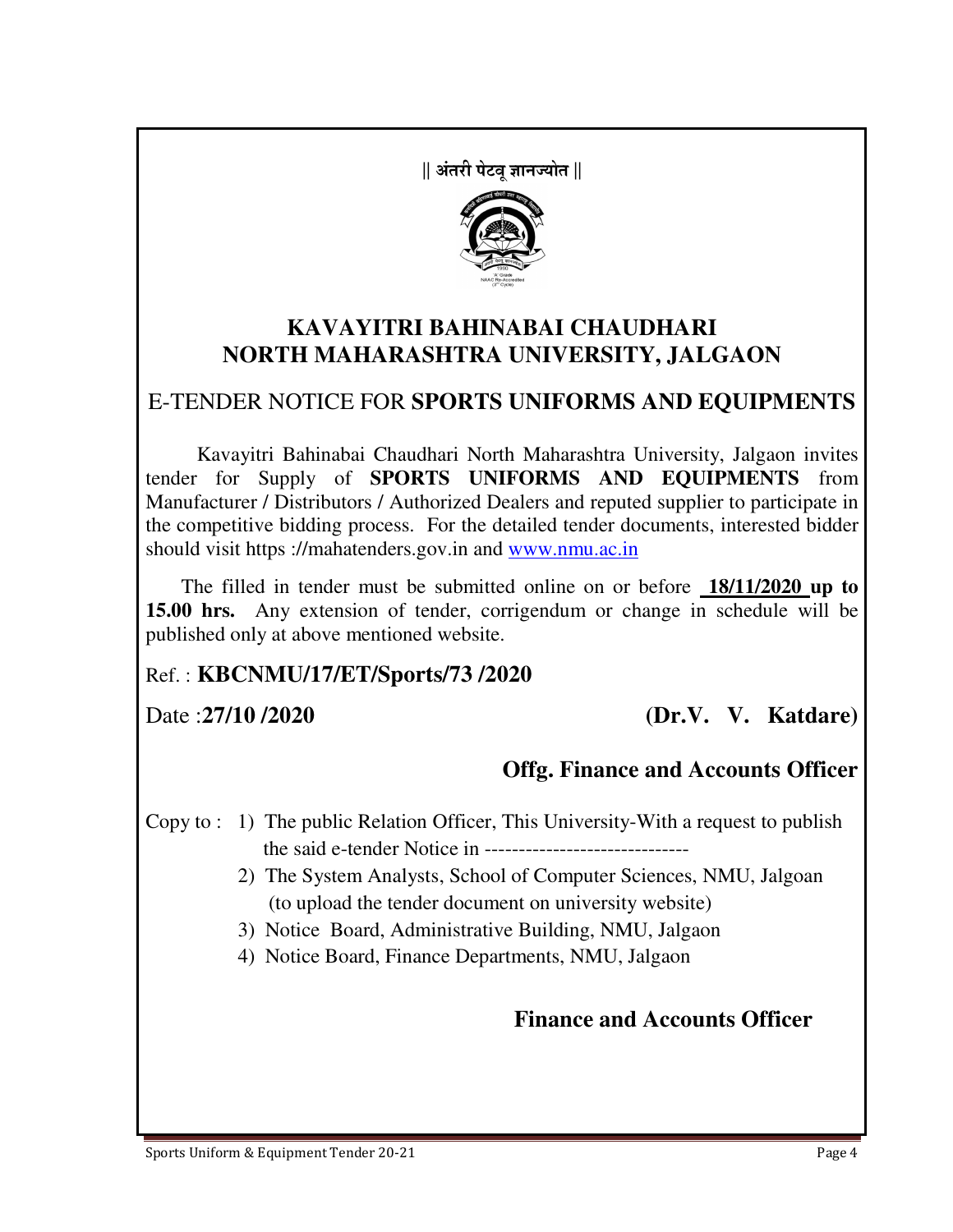### **Instructions for filling of E-Tender**

 The Finance and Accounts Officers, Kayavitri Bahinabai Chaudhari North Maharashtra University, Jalgaon invites E-Tender for supply of **SPORTS UNIFORMS AND EQUIPMENTS** from Manufacturer / Distributors/ Authorized Dealers and reputed supplier. The details in this regard are given below.

- 1. Procedure to submit the tender: All eligible/ interested tenderer are required to be enrolled on Portal https://mahatenders.gov.in before downloading tender documents and participate in e-tendering The vendors should submit online tender in two bid system i.e. Technical Bid and Commercial/ Financial Bid. (BOQ)
- 2. Technical Bid : The technical bid shall contain the following documents. The Bidder must scan the documents and upload all these documents online with first page in technical bid Compulsorily. All the documents must be valid and self attested by bidder Non-submission of following requested documents may lead to rejection of offers.

| Sr.No.       | Name of Document                                                                                                                                                                                               |
|--------------|----------------------------------------------------------------------------------------------------------------------------------------------------------------------------------------------------------------|
| $\mathbf I$  | Information of the bidder as per <b>Annexure</b> - A.<br>(The same should be submitted on letter head)                                                                                                         |
| $\mathbf{I}$ | Certificate of Shop Act Registration.                                                                                                                                                                          |
| III          | Copy of Sales, Vat registration certificate, GST Registration certificate                                                                                                                                      |
| IV           | Copy of PAN card                                                                                                                                                                                               |
| $\mathbf V$  | Copies of Income tax return filed during last three financial year.                                                                                                                                            |
| VI           | Copies of SSI / NSIC registration certificate if exemption is claimed from payment of                                                                                                                          |
|              | earnest money deposit & Tender Fee.                                                                                                                                                                            |
| VII          | Proof of annual turnover for the last three financial years as per Annexure-B                                                                                                                                  |
| <b>VIII</b>  | List of clients to whom the tendered items supplied mentioning the name, address,<br>Landline. No. / Mobile No. of the clients with quantity and date of supply. Copies of<br>supply order should be uploaded. |
| IX           | An affidavit that the bidder has never been black listed by any government department /<br>government under taking /any other agency as per <b>Annexure- C</b>                                                 |
| X            | of Description and quantity of Sports Uniforms and Equipments Required.<br>Chart<br>Annexure- D                                                                                                                |
| XI           | Bidder's Declaration on letter head as per Annexure -E                                                                                                                                                         |
| XII          | Chart of description of uniforms and equipments as per Annexure -F                                                                                                                                             |
| XIII         | Receipts of payment of Cost of tender and earnest money deposit paid through Internet<br><b>Banking</b>                                                                                                        |
| <b>XIV</b>   | Audited balance sheet $\&$ profit $\&$ Loss account of the company / firm duly audited by<br>Chartered Accountant for last there financial years.                                                              |
| XV           | Full set of tender documents with seal and signature of bidder or his authorized<br>representative on each page of the tender.                                                                                 |
|              |                                                                                                                                                                                                                |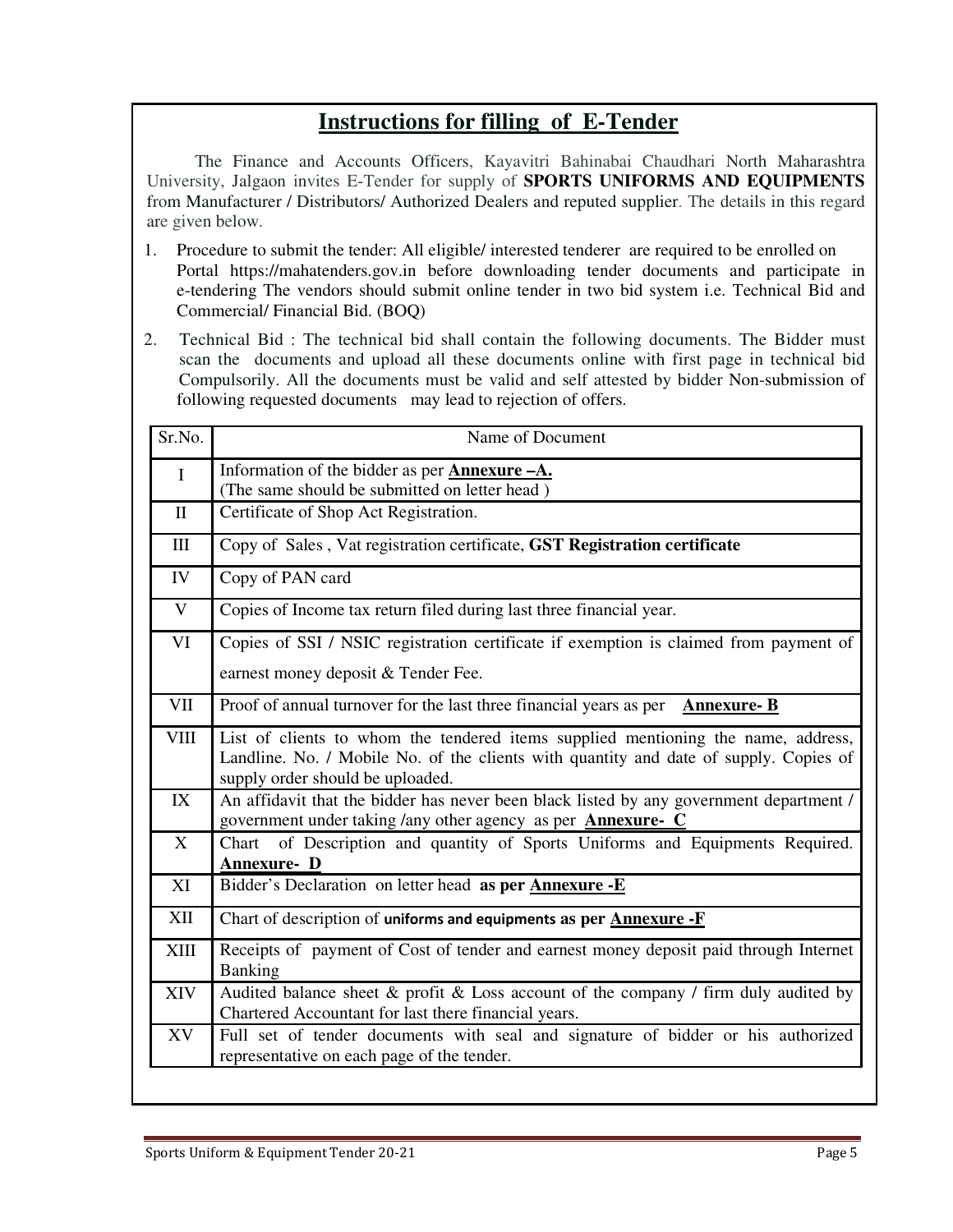- 3. Financial Bid : The tendering authority will first open the Technical Bid documents of all bidders and after scrutinizing these documents will shortlist the Bidders who are eligible for Financial Bidding process. Otherwise the tender may be disqualified. Financial bid should be submitted online by vendor in the form of BOQ excel sheet given over www.mahatender.gov.in, the supplier shall fill up the column of rate per unit offered by him.
- 4. Bidder should have valid Digital Signature Certificate (DSC) obtained from any Certifying Authorities.
- 5. The detail description of **sports uniforms and equipments** are provided in the tender documents.
- 6. The Technical and Financial bid shall be submitted online as per the schedule.
- 7. University has the right to split the purchase order to more than one vendor/firms quoting lowest tender amount. Although before this, supplier may be invited for negotiations in University, if needed/required.
- 8. The Bidders are strictly advised to follow the dates and times allocated to each stage. As indicated in the time schedule. All the online activities are time tracked and the Electronic Tendering System enforces time-locks that ensure that no activity or transaction can take place outside the Start and End Dates and Time of the Stage as defined in the tender schedule. At the sole discretion of the Tender Authority, the time schedule of the Tender stages may be extended.
- 9. University reserves the right for change in the number of items to be maintained in Schedule.
- 10. Rate to be quoted should be mentioned at appropriate place in provided in Schedule (BOQ) by the bidder, more over the rate should not be quoted anywhere else in the tender booklet as well as in the blank pages.
- 11. The university reserves the right to decide whether to open or not open the commercial Bid of the supplier and no objection of any supplier shall be entertained on any ground what so ever it may be regarding this.
- 12. No Bid shall be accepted without payment by online earnest money deposit and cost of tender.
- 13. The rate should be inclusive of all taxes, duties, packing, freight, Rubber Printing of University name, logo, number (front and back side). F.O.R delivery at NMU and respective Four zones (Host 4 Colleges)
- 14. The rate should be offered for only the item as mentioned in the Schedule.
- 15. The rates quoted for the items other than specifications specified in the tender form shall not be considered for comparison of rate.
- 16. The University is not to bind to accept lowest tenders and reserve the right to accept/cancel any or all tenders without assigning any reason thereof.

### **Finance and Accounts officer**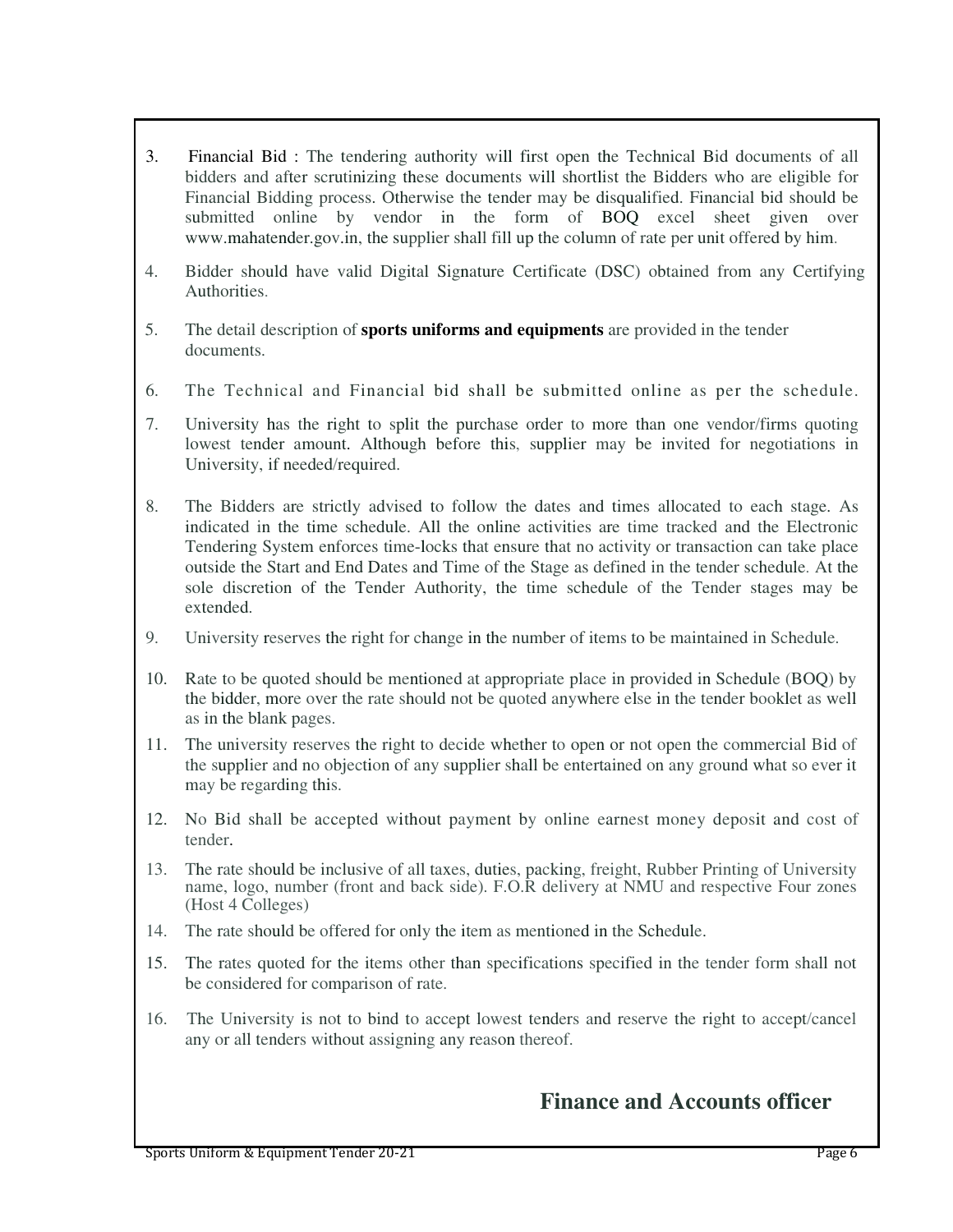# **General Terms and Conditions of the Tender**

- **1)** The online tender is called for supply of **sports uniforms and equipments** of reputed brands
- **2) Earnest Money Deposit & Cost of Tender:** Vendors are required to pay **Rs.3,600/- (**Rs. Three Thousand Six Hundred only) and **Rs.60,000/- (Rs. Sixty Thousand only)** towards Tender Fee and EMD respectively through Net banking .
- **3) Security Deposit :** The successful bidder to whom the purchases order is given shall be required to deposit an amount equivalent to 5% of total value of purchase order (inclusive of all taxes, duties etc) as security deposit within 7 days from the date of purchase order. The security deposit will not carry any interest which shall be refunded after supply and successful installation of the system. If the bidder fails to keep the security deposit, then the second lowest quoted bidder will be issued the similar purchase order or the University with holds the total authority for the necessary action to be taken.
- **4) Cancellation of Purchase Order**: **University reserves the right to cancel the purchase order in case bidder fails to supply the** ordered material **"within the stipulated or extended time, The University reserves the right to go for next lowest tenderer or other appropriate action will be taken.**

**If due to the above mentioned reason purchase order is canceled, earnest money and security deposit shall be forfeited and also the tender may be allotted to the next lowest tender or the** *university* **reserves the right to take any other appropriate decision including legal action against the bidder to whom purchase order was given.** 

- **5)** The Bid E.M.D. will be forfeited :
	- a) If the bidder withdraws his bid during the period of bid validity specified in the bid.
	- b) In case of successful bidder, if the bidder fails or refuses to honor his own quoted price for the product offer.
- **6)** Conditional E-tender shall be rejected out rightly.
- **7)** F.O.R : -The rates quoted should be F.O. R the University Campus inclusive of (Rubber Printing of University name logo, number front and back side. For delivery at NMU and respective Four zones (Host 4 Colleges)
- **8) Payment :** 100% payment shall ordinarily be made within 30 days from the date of complete satisfactory supply as per purchase order.
- **9) Delivery Period: -** All items as per purchased order must be supplied within 3 to 4 weeks from the date of receipt of purchase order. If the bidder fails to delivery goods/material within the period prescribed for delivery of the University will entitle to recover penalty as liquidated damages @ 0.5% of total value of invoice each week or parts thereof during which the delay of such stores delays subject to maximum in limit of 5%.
- **10)** Only online tender submitted through Government of Maharashtra portal for e-procurement will be consider. ( **https://mahatenders.gov.in** )
- **11)** Tender offer must be valid for a period of minimum 120 days from the date of opening of commercial / financial bid. Any offer failing short of the validity period is liable for rejection.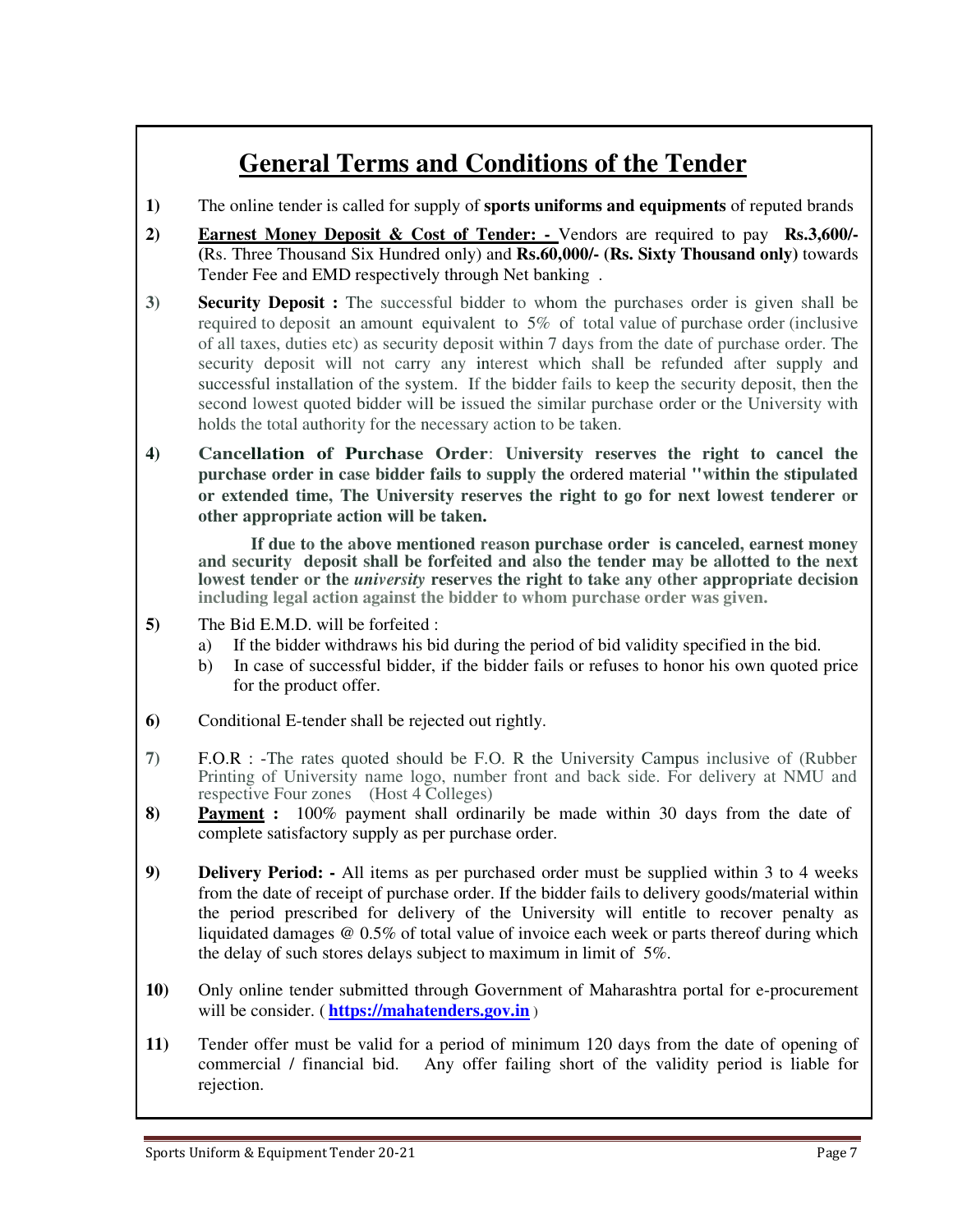- **12) Jurisdiction:** The courts at Jalgaon alone will have the jurisdiction to try any Matter, dispute or reference between parties arising out of this tender / contract. It is specifically agreed that no court outside and other than Jalgaon court shall have Jurisdiction in the matter.
- **13)** Only well-known / reputed brand of items should be quoted.
- **14)** The University reserves the right to accept or reject any or all the tenders from any or all the parties without assigning reason thereof.
- **15)** Offer should be complete in all respect. Incomplete offers would not be entertained.
- **16)** The University reserves the right to delete/ increase/ decrease items from the schedule of requirement specified in the tender.

#### **Offg. Finance and Accounts Officer**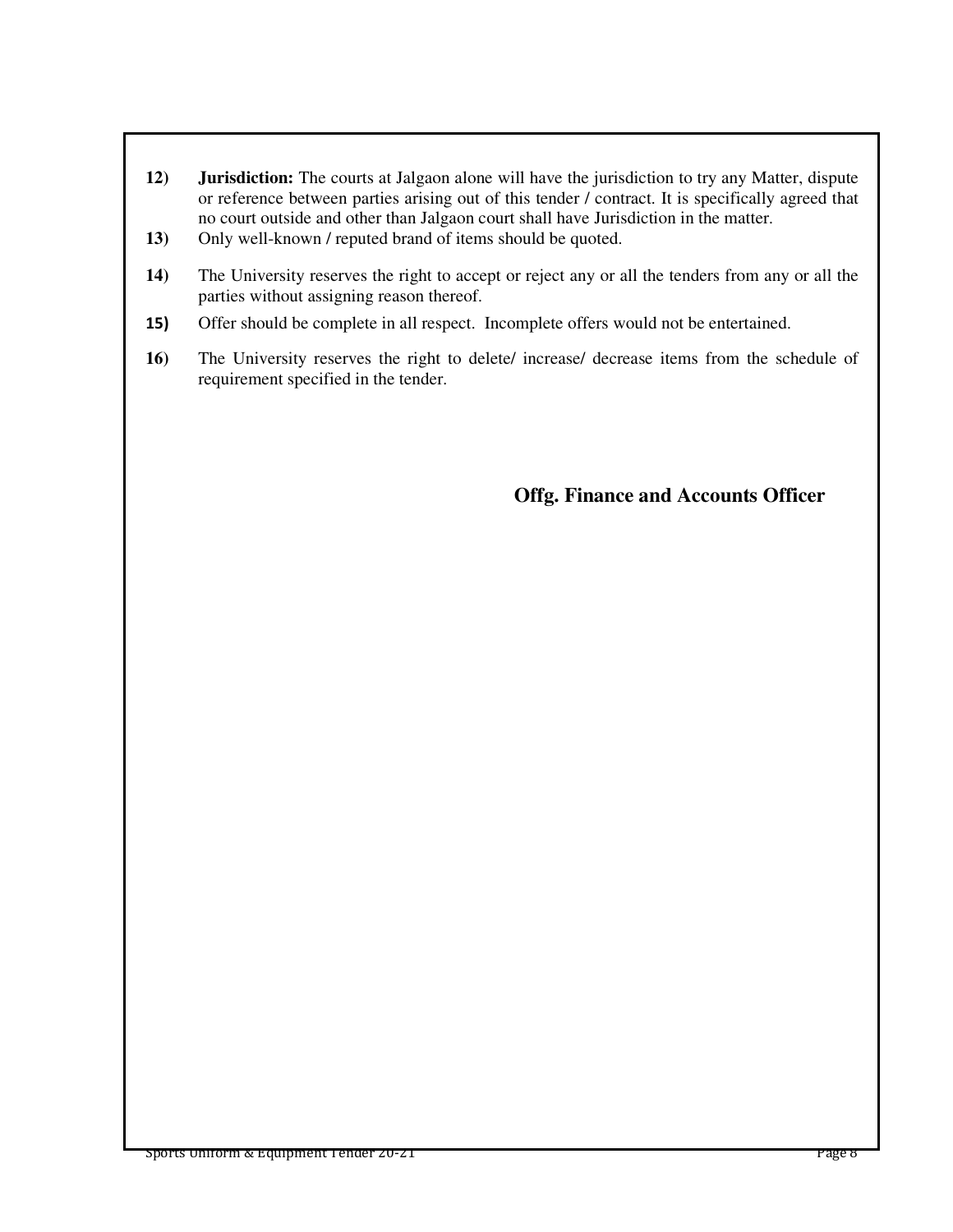|                         | <b>Information of the Bidder</b>                                                                                                                                  | Annexure - A |
|-------------------------|-------------------------------------------------------------------------------------------------------------------------------------------------------------------|--------------|
| Sr.<br>No.              | <b>Particular</b>                                                                                                                                                 |              |
| 1                       | Name of the Company / Firm                                                                                                                                        |              |
| $\overline{2}$          | Registered office Address, Telephone no.,<br>and E-mail ID                                                                                                        |              |
| $\mathbf{3}$            | <b>Correspondence / Contact Address.</b><br>Details of contact person name,<br>designation, address, mobile no & e-mail<br>ID.                                    |              |
| $\overline{\mathbf{4}}$ | Type of the Organization /(Proprietary /<br>Partnership/ Pvt. Ltd./PSU/Govt./Public<br>$Ltd$                                                                      |              |
| 5                       | Year of establishment and Experience in<br>business (In number of years)                                                                                          |              |
| 6                       | <b>Annual Turnover</b><br>2017-18<br>2018-19<br>2019-20                                                                                                           |              |
| 7                       | Sales / V.A.T. Registration No.                                                                                                                                   |              |
| 8                       | <b>G S T Registration No.</b>                                                                                                                                     |              |
| $\boldsymbol{9}$        | PAN Card No.                                                                                                                                                      |              |
| <b>10</b>               | <b>Details of Bank Accounts</b><br>i) Account Name<br>ii) Account Number<br>iii) Type of Account<br>iv) Name and Address of Bank<br>v) IFSC Code<br>vi) MICR Code |              |
| 11.                     | Capacity in which bid is singed by the<br>bidder (Proprietor/Partner/Director etc.)                                                                               |              |

# **Signature & Seal of the Tenderer**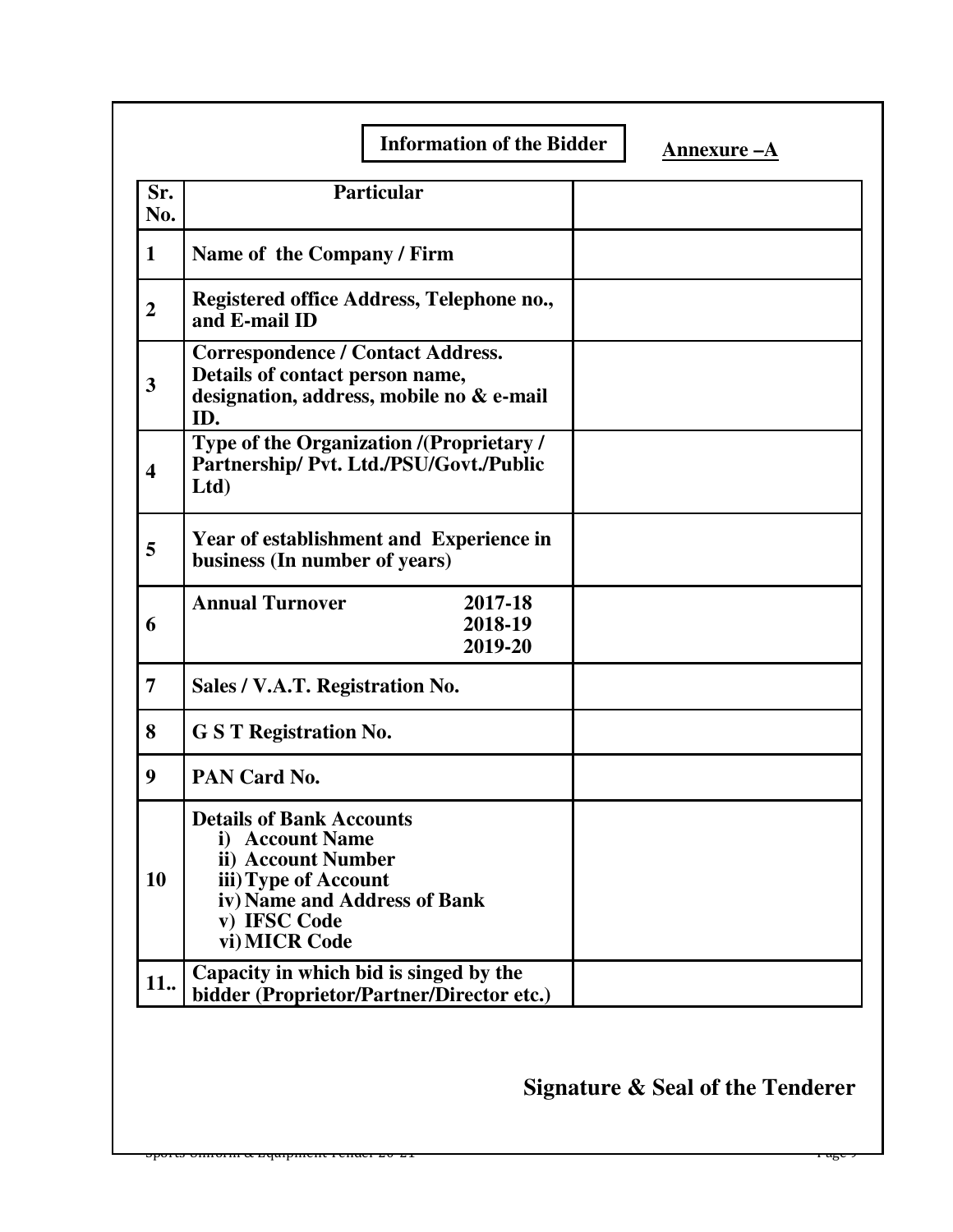**Annexure –B**

# **Certificate of Annual Turn Over**

| Sr.No. | <b>Financial year</b> | <b>Annual turnover</b><br>(In Lacks) |
|--------|-----------------------|--------------------------------------|
|        | 2017-18               |                                      |
|        | 2018-19               |                                      |
|        | 2019-20               |                                      |

Seal & Signature of the **Seal & Signature of the Chartered Accountants bidder authorized representative**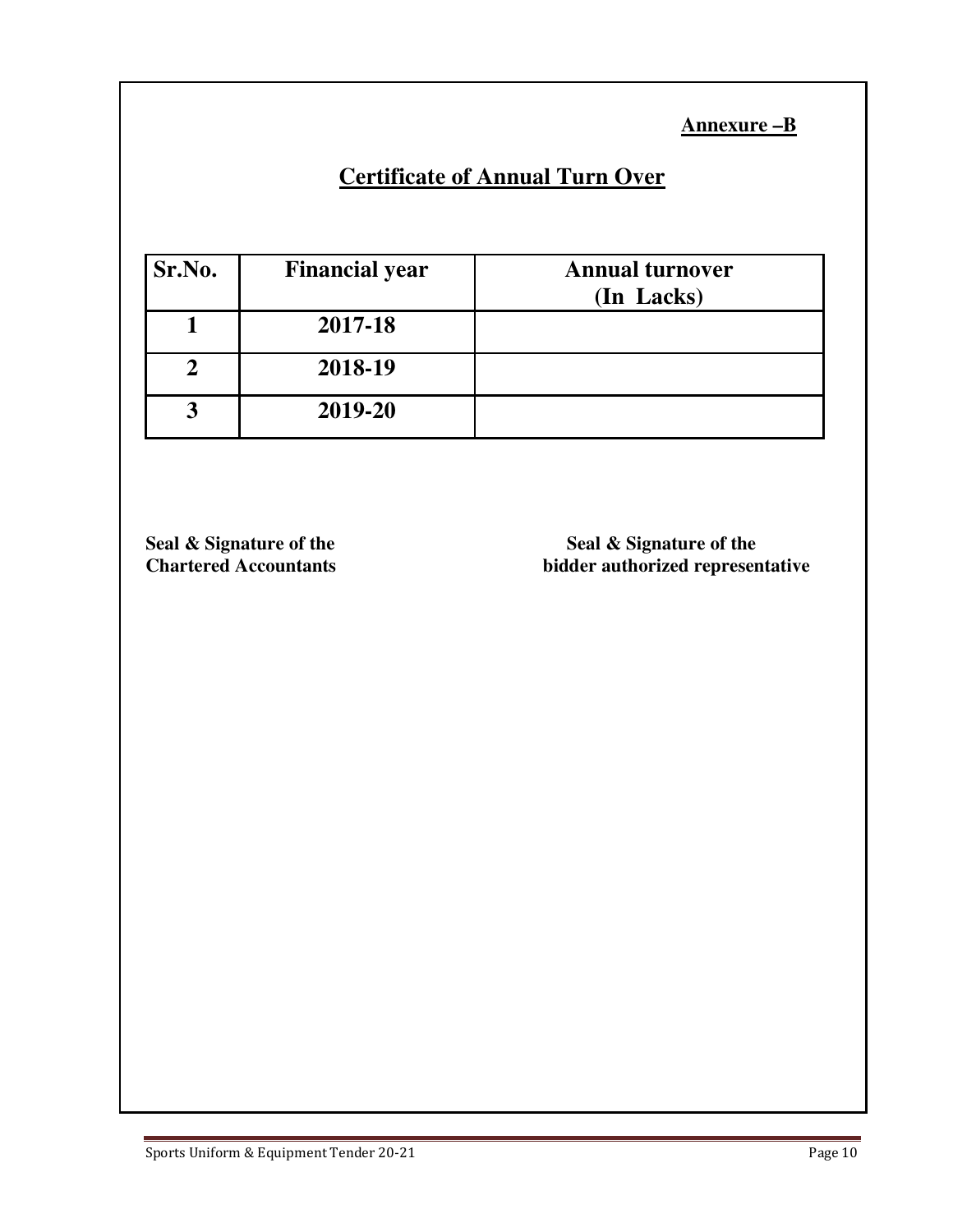### **Annexure –C**

#### **DECLARATION REGARDING BLACKLISTING / DEBARRING FOR TAKING PART IN TENDER.**

**(To be executed & attested by Public Notary / Executive Magistrate on Rs.20/ non judicial Stamp paper by the bidder)** 

 **I / We \_\_\_\_\_\_\_\_\_\_\_\_\_\_\_\_\_\_\_\_\_\_\_\_ Manufacture / Partner(s)/ Authorized Distributor /agent of M/S. \_\_\_\_\_\_\_\_\_\_\_\_\_\_\_\_\_\_\_\_\_\_\_\_\_\_\_\_\_\_\_\_\_\_\_\_\_\_\_\_\_\_\_ hereby declare that the firm/company namely M/s. ---------------------------------------- has not been blacklisted or debarred in the past by Union / State Government or by any other organization from taking part in tenders in India.** 

#### **Or**

| Union / State Government or any Organization from taking part in tenders for a period of |
|------------------------------------------------------------------------------------------|
|                                                                                          |
| and now the firm/company is entitled to take part in tenders.                            |

**In case the above information found false I / we are fully aware that the tender/ contract will be rejected/cancelled by University and EMD / SD shall be forfeited. In addition to the above University will not be responsible to pay the bills for any completed / partially completed work.** 

#### **DEPONENT**

Name

**Address \_\_\_\_\_\_\_\_\_\_\_\_\_\_\_\_\_\_** 

**Attested:** 

**(Public Notary / Executive Magistrate)**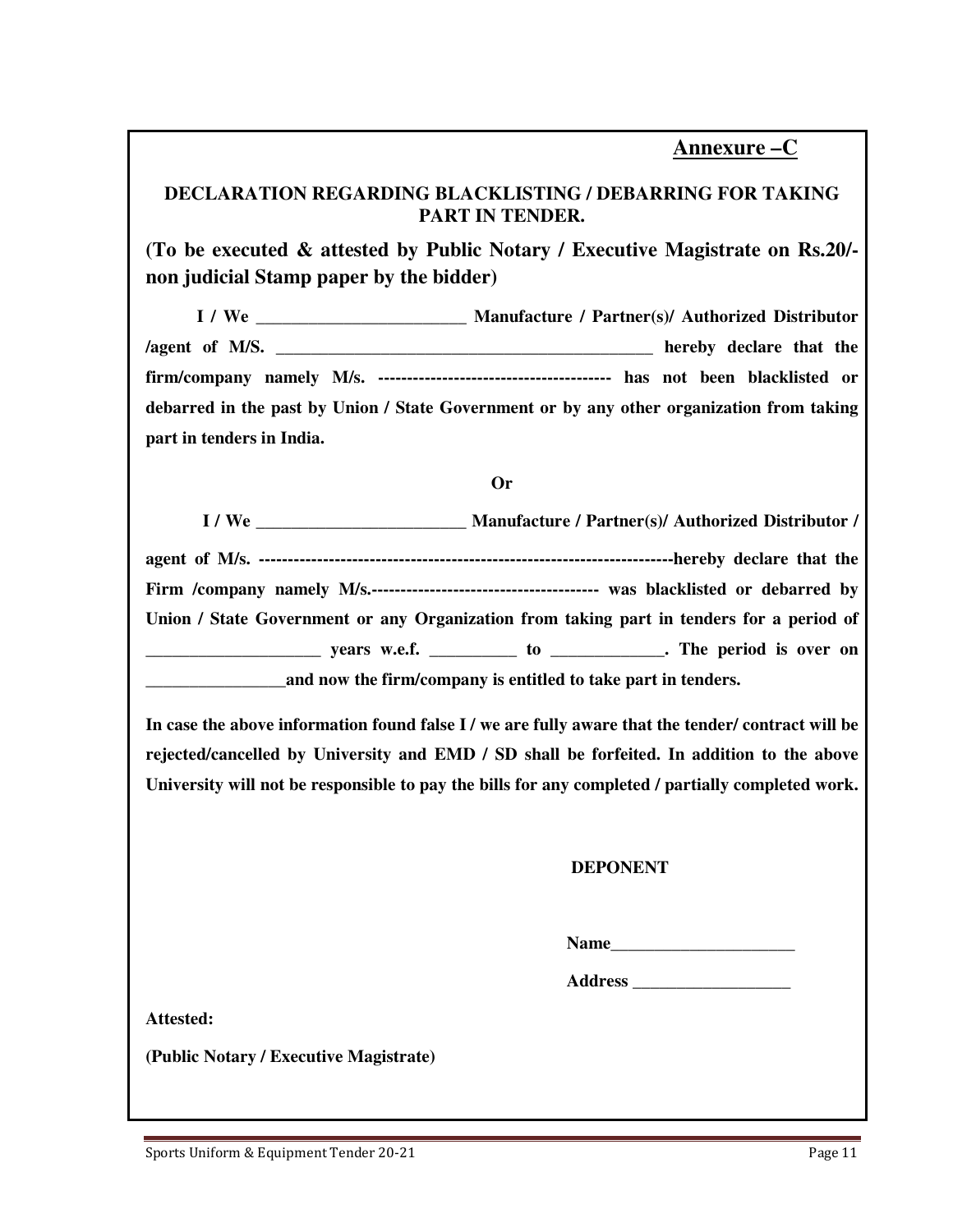#### **Annexure – D**

#### **CHART OF DESCRIPTION AND QUANTITY OF SPORTS UNIFORMS AND**

#### **EQUIPMENTS REQUIRED**

| S.R            | <b>Uniform</b>                                          | <b>Events</b>                                                                                                                                                                                                                                                                                                             | Qty | <b>Cloth Description</b>                                                                                                                                                                                                                                                 |
|----------------|---------------------------------------------------------|---------------------------------------------------------------------------------------------------------------------------------------------------------------------------------------------------------------------------------------------------------------------------------------------------------------------------|-----|--------------------------------------------------------------------------------------------------------------------------------------------------------------------------------------------------------------------------------------------------------------------------|
| 1              | <b>Goal Keeper</b><br>Kit/Set                           | Handball $(M/W) - 2 + 2 + 2$<br>Football (M/W) - $2+2+2$<br>Hockey (M/W) - $2+2$ ,<br>Floorball (M/W) - $2+2$                                                                                                                                                                                                             | 20  | Full Jercy With Full Slives & Half Long<br>Pant<br>Nirmal Net /DOT KNIT Cloth 180-200 GSM<br>(University Name & No. Back Side University Logo Front Side with<br><b>Rubber Print)</b>                                                                                    |
| $\overline{2}$ | Half Jercy &<br><b>Half Pant</b>                        | Football (MW) - 18+14+14<br>Hockey (M/W)<br>- 16+16<br>Volley Ball (M) - 12 +12+12<br>Volley Ball $(W) - 12 + 12$<br>Basket Ball (W) - 12 +12<br>Hand Ball (M/W) - 10+10 +10<br>Floorball (M/W) - 13+13 +15<br>Netball<br>(M/W) - 12+12<br>Mini Golf (M/W)-<br>$29 + 25$<br>(M/W)-<br>$15 + 15$<br>Rugby                  | 359 | Half Jercy & Half Pant<br>Nirmal Net /DOT KNIT Cloth 180-200 GSM<br>(University Name & No. Back Side University Logo Front Side with<br><b>Rubber Print)</b>                                                                                                             |
| 3              | <b>Sando Set</b><br><b>Acrylic</b>                      | Basket Ball (M) - 12+12+12                                                                                                                                                                                                                                                                                                | 36  | Sando Baniyan & Half Long Pant Set Full<br><b>Size</b><br>Nirmal Net /DOT KNIT Cloth /Acrelic 180-200<br><b>GSM</b><br>(University Name & No. Back Side University Logo Front Side with<br><b>Rubber Print)</b>                                                          |
| 4              | <b>Sando Set</b><br><b>Acrylic</b>                      | Boxing (M) -10 (Red $5 + B$ ule 5)<br>Boxing (W) -10 (Red 5 + Bule 5)                                                                                                                                                                                                                                                     | 20  | <b>Sando Baniyan &amp; Half Pant Long</b><br><b>Elestic Polister Performance Mesh</b><br><b>Fabric 100 MM Best Band for Shorts</b><br>Nirmal Net /DOT KNIT Cloth 180-200 GSM<br>(University Name & No. Back Side University Logo Front Side with<br><b>Rubber Print)</b> |
| 5              | <b>Cotton T-</b><br>Shirts &<br><b>Half Pant</b><br>Set | Ball Badminton (M/W)- 10+10<br>Cross Country $(W) - 6 + 6$<br>Kho-Kho (W)<br>$12+12+12$<br>Badminton (M/W)-<br>$7 + 7 + 4$<br>Kabaddi (W) -<br>$12+12$<br>Tennis (M) -<br>4<br>Tennis (W) -<br>4<br>Malkhamb (M/W)<br>$6+6$<br>Table - Tennis (M/W) 5+5<br>Chess (MW)<br>$5 + 5 + 5 + 5$<br>Athletics (W)<br>$5 + 12 + 5$ | 186 | <b>Cotton T-Shirts Matti Cloth &amp; Super</b><br>Polly Half Pant with Zip pocket in<br><b>Different Colour Combination Set</b><br>Matti Cloth 170-190 GSM<br>(University Name & No. Back Side University Logo Front Side with<br><b>Rubber Print)</b>                   |
| 6              | Sando<br>Baniyan &<br><b>Half Pant</b><br>Set           | $10 + 12 + 10$<br>Athletics (M)<br>Cross Country(M) -<br>6+6<br>Best Physique (M) -<br>8<br>Kho-Kho (M)<br>- 12+12+12                                                                                                                                                                                                     | 88  | Sando Baniyan & Half Pant Set<br>DOT KNIT Cloth 180-200 GSM<br>(University Name & No. Back Side University Logo Front Side with<br><b>Rubber Print)</b>                                                                                                                  |
| $\overline{ }$ | Full Jercy &<br><b>Full Pant</b><br>white Set           | Cricket (M/W) -<br>$16+16+16$                                                                                                                                                                                                                                                                                             | 48  | Full Jercy with full Slives & Full Pant White<br><b>Set Micro PP</b><br>Micro PP KNIT 170-190 GSM<br>University Name & No. Back Side University Logo Front Side with Rubber<br>Print)                                                                                    |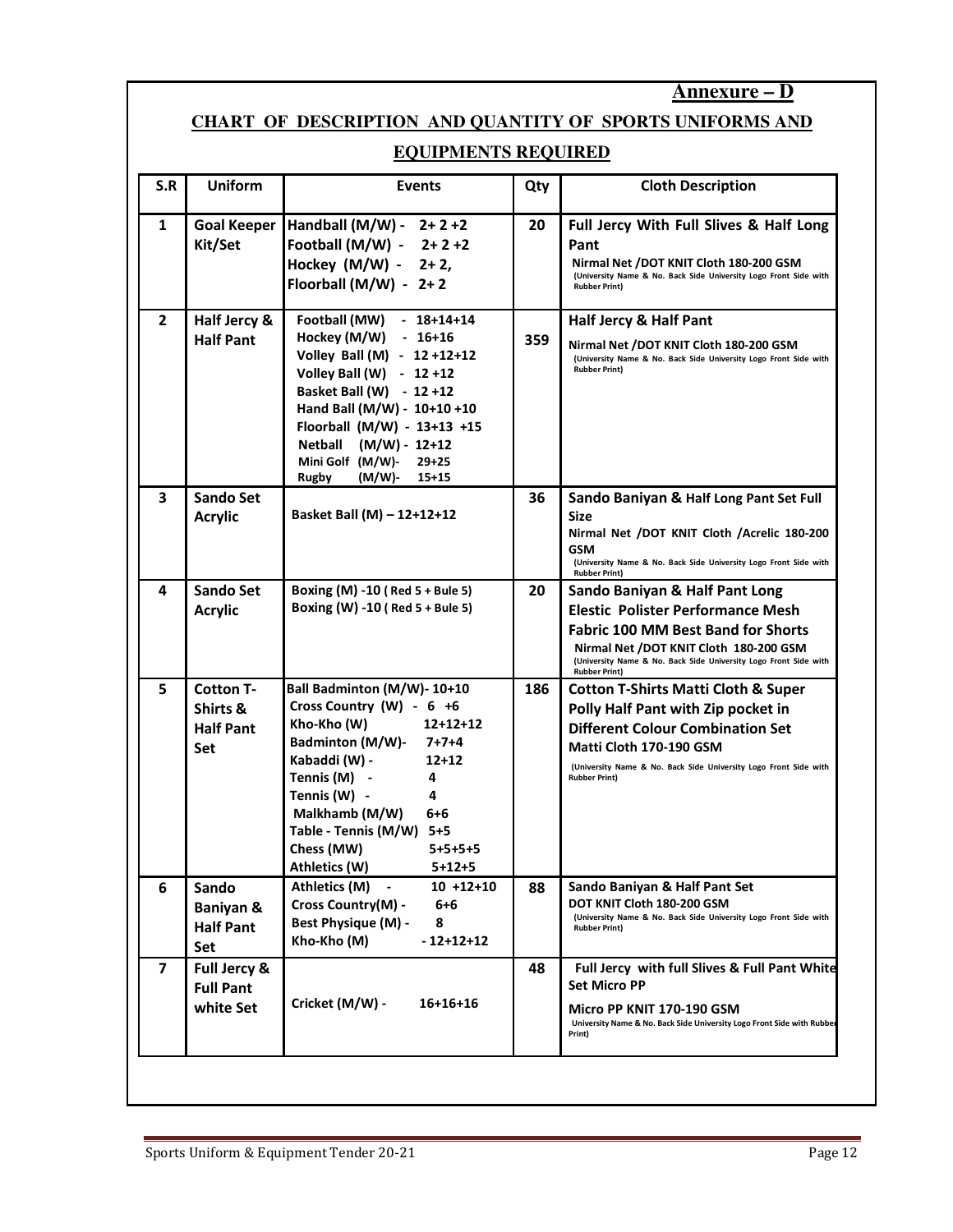| S.R | <b>Uniform</b>                                         | <b>Events</b>                                                                                              | Qty | <b>Cloth Description</b>                                                                                                                                                                                                                     |
|-----|--------------------------------------------------------|------------------------------------------------------------------------------------------------------------|-----|----------------------------------------------------------------------------------------------------------------------------------------------------------------------------------------------------------------------------------------------|
| 8   | <b>T-Shirt &amp; Full</b><br>Lower                     | Softball (M-18 W-15)<br>Baseball $(W)$ – 15<br>Rifle Pistol Shooting (M/W)-8+8<br>Archery (MW) - 06+06     | 76  | T-Shirt Half Slives Ribban Slives Matti Cloth<br>in Different Colour & Super Polly Full Lower<br>with 3 "RIBON With Zip Pocket"<br>Matti Cloth 170-190 GSM<br>(University Name & No. Back Side University Logo Front Side with Rubber Print) |
| 9   | <b>Round Neck</b><br>Baniyan &<br><b>Half Pant set</b> | Kabaddi (M)- 12 +12+12                                                                                     | 36  | Round Neck T Shirt & Half Pant set Same Heavy<br><b>Heavy Material</b><br>Superpolly cloth KNIF 280-320 GSM                                                                                                                                  |
| 10  | Judo Dress<br><b>Full Cotton</b><br>with Belt          | Judo (M/W) $-8+8$ +2                                                                                       | 18  | <b>Full Cotton with Belt Heavy Material</b><br>450 GSM Cotton Rip Stock Weave Automic Cut<br><b>Strong Thread Stiching Rein Forced with Tape</b>                                                                                             |
| 11  | <b>Taekwondo</b><br><b>Dress</b>                       | Taekwondo (M/W) - 8+8+2                                                                                    | 16  | Taekwondo Uniform Full Cotton with Cotton Belt<br><b>Light Weight Ployster Cotton Blend</b><br><b>400 GSM APX Traditional RIB Weave</b>                                                                                                      |
| 12  | Costume                                                | Wrestling (M) -02 (red & Blue)<br>Weight Lifting (m) -10<br>Power Lifting (m) - 10                         | 22  | Costume One Piece Unique Nylon Compression<br>Fabric Irritation Free Flat Lock Seam Grip Elastic<br><b>Colour Red /Blue</b>                                                                                                                  |
| 13  | Costume + T-<br><b>Shirt Set</b>                       | Wrestling (W)<br>- 08<br>Weight Lifting (W) -06<br>Power Lifting (W) - 05                                  | 19  | <b>Costume Acrylic T-Shirt for Ladies</b><br>(University Name & No. Back Side University Logo Front Side with Rubber Print)                                                                                                                  |
| 14  | <b>Track-Suit</b>                                      | Player Tracksuit - 540+120                                                                                 | 720 | A) Superpolly Cloth With Sublilmission 280-320 GSM<br>(Logo Front Side, University Name Back Side, With Rubber Print, With Zeep quality YKK)                                                                                                 |
|     | Knitted                                                | Team Manager & Coach -<br>$50 + 10$                                                                        |     | B) Superpolly Cloth Without Sublilmission 280-320 GSM<br>(Logo Front Side, University Name Back Side, With Rubber Print, With Zeep quality YKK)                                                                                              |
| 15  | <b>Socks (Stoking)</b>                                 | Football (W) - 16<br>Hockey (M/W) - 16+16<br>Floorball $(M/W) - 15+15$                                     | 82  | <b>Thick Nylon and Long</b>                                                                                                                                                                                                                  |
| 16  | Swimming<br>Costume                                    | Swimming (m)- 10<br>Sando Baniyan (M)                                                                      | 10  | Gents Swimming Shot Pant Ploy Cloth Net<br><b>Mesh Cloth Inside Elastic and Less</b>                                                                                                                                                         |
|     |                                                        | Swimming (w)-05                                                                                            | 05  | Ladies Swimming Same as above Frock Type                                                                                                                                                                                                     |
| 17  | <b>Yoga Dress</b>                                      | Yoga $(M/W) - 6+6$                                                                                         | 12  | Two Piece for Ladies as per International Rules and<br><b>Two Piece for Gents</b><br>(Skin Touch flexible Best Quality)<br>(University Name & No. Back Side University Logo Front Side with Rubber Print)                                    |
| 18  | <b>Fencing Dress</b>                                   | Fencing $(M)$ – 12<br>Fencing $(W) - 12$                                                                   | 24  | <b>Fencing Full Kit</b><br><b>Superpolly Thick Unique Piece Padded Dress</b><br>(University Name & No. Back Side University Logo Front Side with Rubber Print)                                                                               |
| 19  | Cap                                                    | Softball (M/W) - 18+15<br>Floorball (M/W) $- 15+15$<br>Cricket $(M/W) - 16+16+16$<br>Archery $(M/W)$ – 6+6 | 123 | Fully Cotton With Thick Canwos With University<br><b>Logo Print</b>                                                                                                                                                                          |

Date : / /2020 Seal of the bidder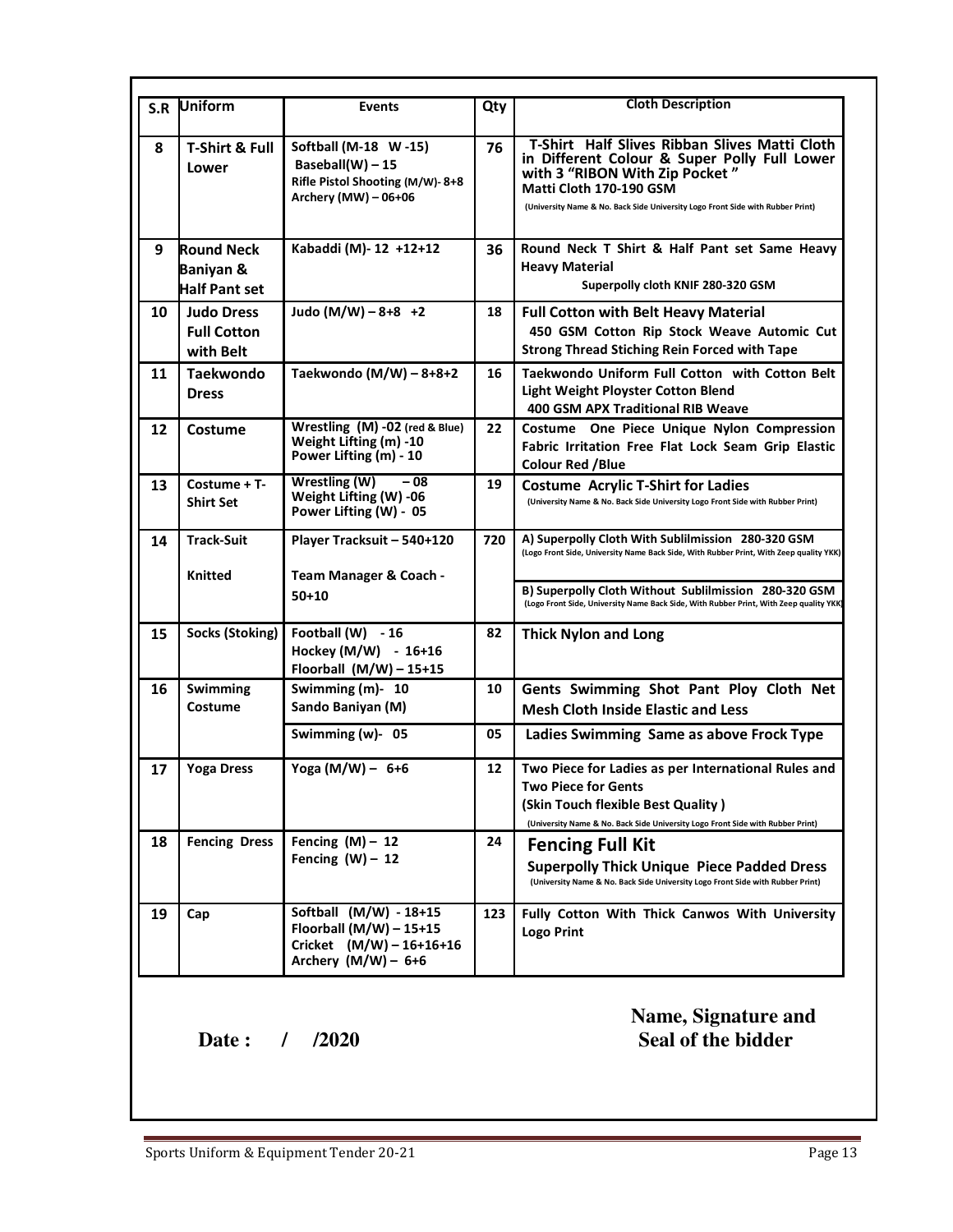| <b>Name and Material Description</b><br>Sr.       |                |                                                                 |  |  |  |
|---------------------------------------------------|----------------|-----------------------------------------------------------------|--|--|--|
| Game                                              | Qty            | <b>Sport Equipment &amp; Qty</b>                                |  |  |  |
| <b>Volleyabll Ball</b>                            | 15             | Nivia Spot Volley One Piece Lather Laminated                    |  |  |  |
| <b>Hockey Ball</b>                                | 0 <sub>5</sub> | <b>Bas Company</b>                                              |  |  |  |
| <b>Badminton Shuttle Box</b><br>$10 + 15$         | 25             | <b>Shuttle Box Feather</b><br><b>Match Quality Yonex AS2</b>    |  |  |  |
| <b>Badminton Shuttle Box 05</b>                   | 0 <sub>5</sub> | <b>Plastic Box Mavis 3501006</b>                                |  |  |  |
| <b>Badminton Racket 15+10</b>                     | 25 Pair        | <b>Yonex Nanoray 600104</b>                                     |  |  |  |
| Handball $(M)$ 5+10                               | 15             | (Nivia Synthetic G8L)                                           |  |  |  |
| Softball Slaggur 02+02                            | 04             | <b>High Quality Match quality</b>                               |  |  |  |
| <b>Softball Ball</b><br>$20 + 20$                 | 40             | <b>Taiwan</b>                                                   |  |  |  |
| <b>Softball Gloves</b>                            | 15             | <b>Best Quality</b><br>02 Qty Left Handed                       |  |  |  |
| Cricket Bat 02+05                                 | 07             | <b>S G English Willow</b><br><b>RSD Select 2 Players Xtreme</b> |  |  |  |
| <b>Cricket Ball 24+30</b>                         | 54             | <b>S G Club RED</b>                                             |  |  |  |
| <b>Tennis Cricket Bat</b>                         | 06             | <b>DSC Wild Fire</b>                                            |  |  |  |
| <b>Stums &amp; Bells Set</b>                      | 10 Set         | <b>Six Piece in one Set</b><br><b>MGC</b> with Bells            |  |  |  |
| <b>Tennis Ball Light Weight</b>                   | 50             | <b>Light Weight Khanna Femex</b>                                |  |  |  |
| <b>Boxing Head Guard Blue-10</b><br><b>Red-10</b> | 20             | <b>Best Quality</b>                                             |  |  |  |
| <b>Baseball Slugger 04+04</b>                     | 08             | <b>High Quality</b>                                             |  |  |  |
| <b>Baseball Ball</b><br>$20 + 10$                 | 30             | <b>Taiwan Match Quality</b>                                     |  |  |  |
| <b>Baseball Gloves 15</b>                         | 15             | 02 Qty Left Handed                                              |  |  |  |
| <b>Football Ball</b>                              | 10             | <b>Nivia Shining Star Match Quality</b>                         |  |  |  |
| <b>Football Goal Keeper</b><br><b>Hand Gloves</b> | 04 Pair        | <b>SG VEB</b>                                                   |  |  |  |
| <b>Football Studs</b>                             | 16 Pair        | <b>Nivia Dominator</b>                                          |  |  |  |
| <b>Running Spikes</b>                             | 05 Pair        | <b>Match Quality New Spirit</b>                                 |  |  |  |
| <b>Cross Country Shoes</b>                        | 12             | <b>Best Quality</b>                                             |  |  |  |
|                                                   |                |                                                                 |  |  |  |

### **B O Q OF SPORTS Equipment**

**1 Date :** / /2020 **12020 12020 12020 12020 12020 12020 12020 12020 12020 12020 12020 12020 12020 12020 12020 12020 12020 12020 12020 12020 12020 12020 12020 12020 12020** Seal of the bidder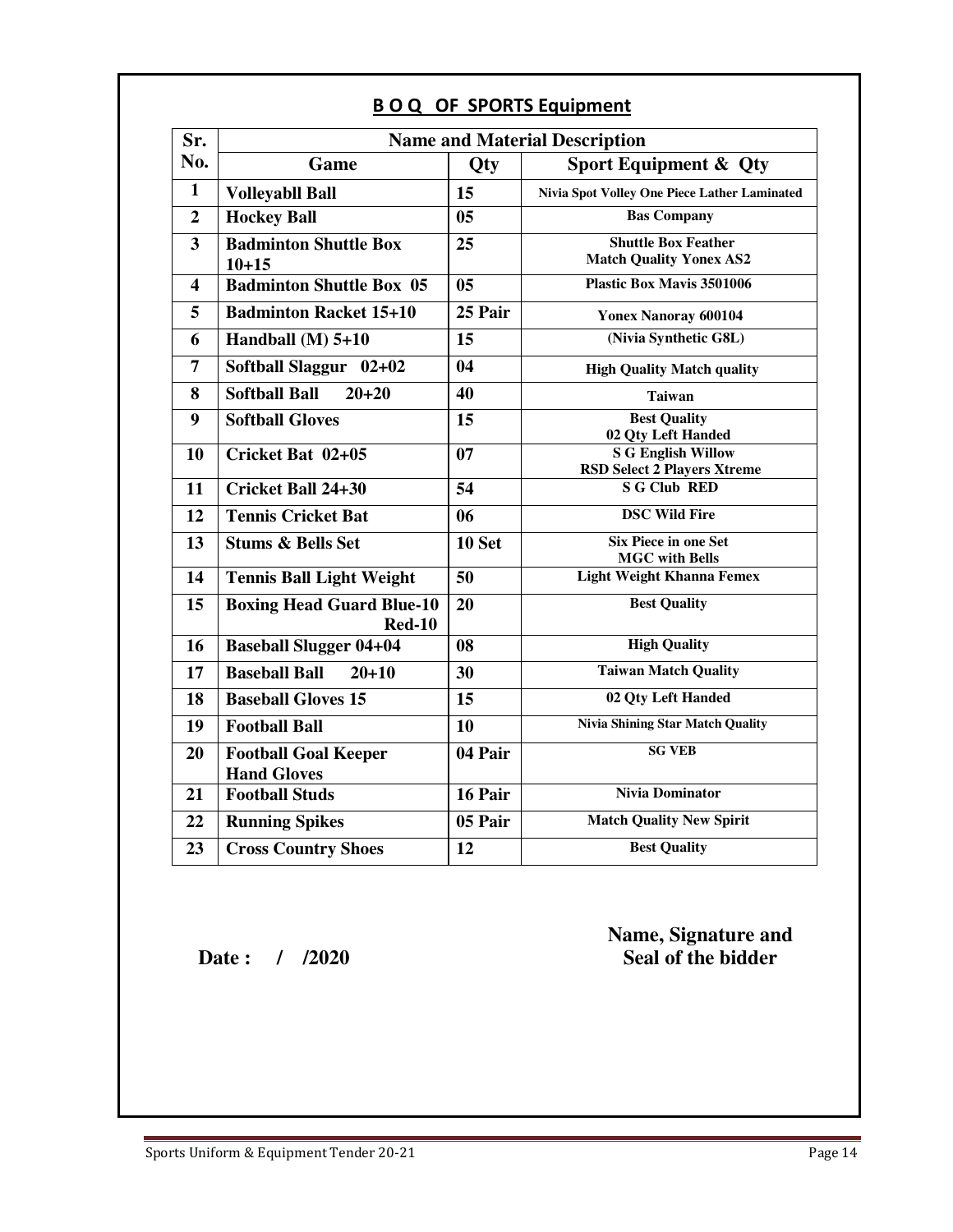### **Annexure-E**

### **Bidder's Declaration**

# E-TENDER DOCUMENT FOR **SPORTS UNIFORMS AND EQUIPMENTS**

Ref.No. : **KBCNMU/17/ET/ Sports/ /2020** 

I hereby certify that I have gone through all the information and terms and conditions stipulated in the tender document and hereby confirm to abide by the same. I also hereby certify that the rates quoted in financial/ commercial bid (BOQ) are not more than the rate charged to any other Institution/ Department / Organization.

**Signature: -------------------------------------** 

 **Name of signatory: --------------------------------------** 

 **Seal of the bidder**